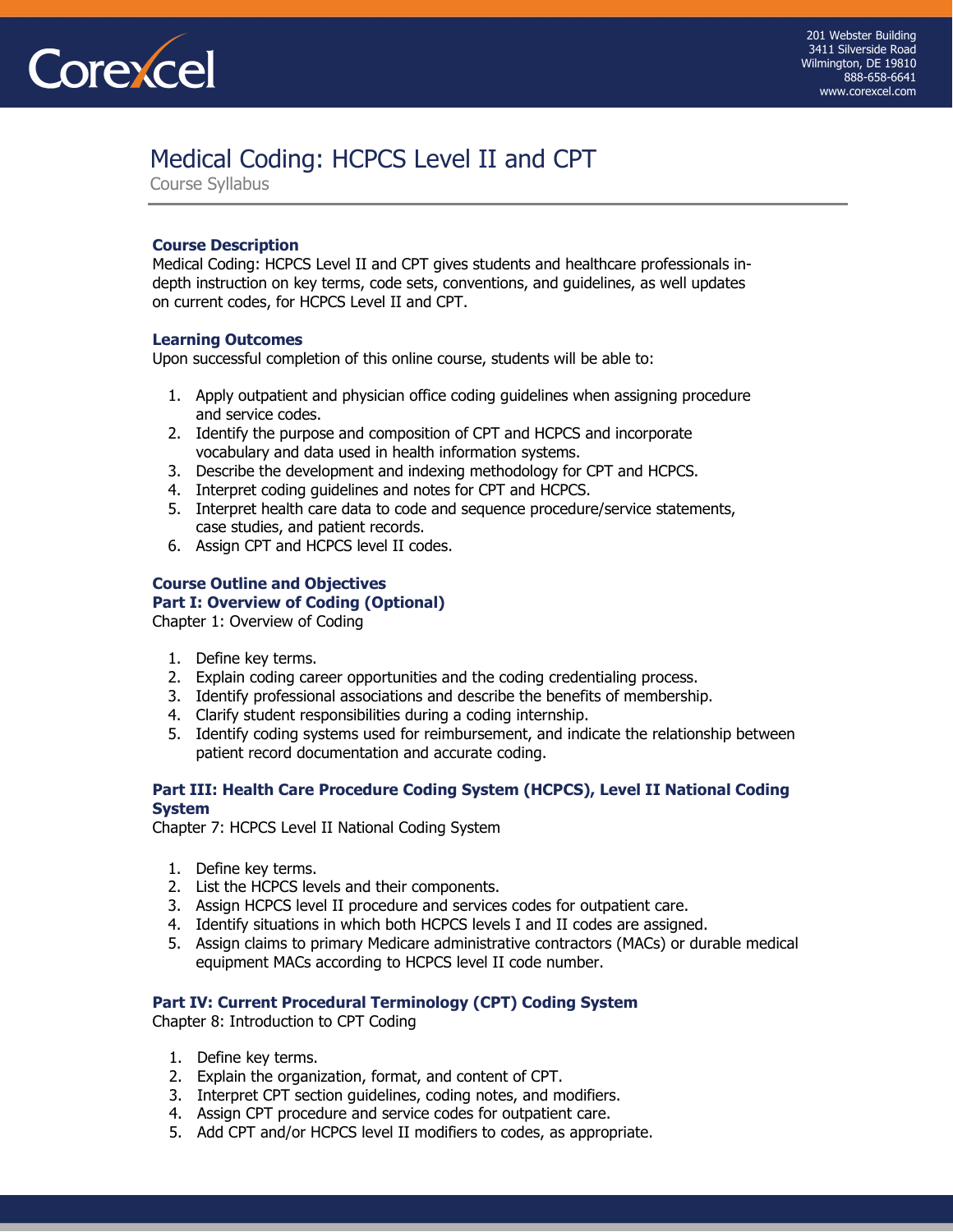Chapter 9: Evaluation and Management

- 1. Explain and interpret CPT Evaluation and Management section guidelines, coding notes, and modifiers.
- 2. Select and assign codes for CPT Evaluation and Management levels of service for documented patient care.

Chapter 10: Anesthesia

- 1. Understand CPT Anesthesia section guidelines and assign appropriate service codes.
- 2. Calculate anesthesia fees.

Chapter 11: Surgery I

- 1. Interpret CPT Surgery section guidelines and coding notes for the General and Integumentary System subsections.
- 2. Assign CPT Surgery codes from the General and Integumentary System subsections and add modifiers, as appropriate.

Chapter 12: Surgery II

1. Explain content, interpret surgery coding notes, and assign codes for the Musculoskeletal System and Respiratory System subsections.

Chapter 13: Surgery III

1. Understand content, interpret coding notes, and assign surgery codes for the Cardiovascular System and Hemic and Lymphatic Systems subsections.

Chapter 14: Surgery IV

1. Interpret surgery coding notes and assign surgery codes for the Mediastinum and Diaphragm, Digestive System, and the Urinary System subsections.

Chapter 15: Surgery V

1. Understand content and coding notes and assign codes for the Male Genital System, Reproductive System Procedures, Intersex Surgery, Female Genital System, Maternity Care and Delivery, Endocrine System, Nervous System, Eye and Ocular Adnexa, Auditory System, and Operating Microscope subsections.

Chapter 16: Radiology

- 1. Explain the organization, format, and content of the CPT Radiology section.
- 2. Interpret CPT radiology coding guidelines and notes and assign codes.